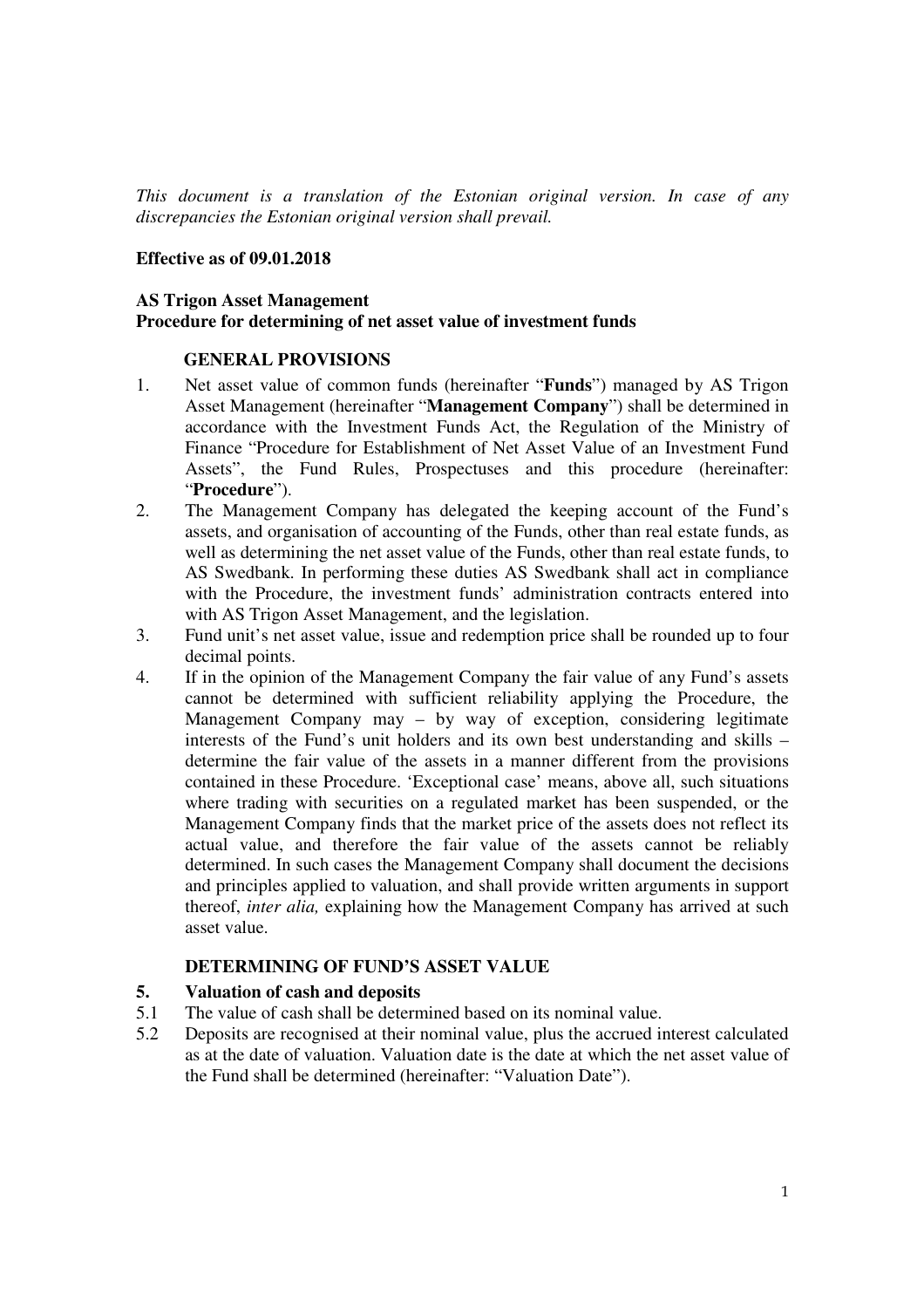### 6. **Valuation of assets denominated in foreign currencies, and principles of selection of exchange rates applied**

- 6.1 Foreign currencies and assets denominated in foreign currencies, as well as claims against the Fund shall be revaluated in euros, applying the latest known buying rate set by the depositary. If the latest buying rate of the valuation date is not available, the opening rate at the banking day following the valuation date may be applied.
- 6.2 If the exchange rate of the depositary is not available, the latest known European Central Bank's exchange rate at the valuation date may be applied. If the exchange rate as at the valuation date is not available, the latest known European Central Bank's exchange rate may be applied.
- 6.3 The foreign currency, the rate of which is not set by the depositary or the European Central Bank, is revaluated applying the euro exchange rate set by the central bank of the country in question.

# **7. Valuation of a security traded on a regulated securities market**

## **7.1 Valuation of a security (other than a debt security) traded on a regulated market**

- 7.1.1 The value of a security traded on a regulated market shall be determined on the basis of the closing price of that regulated market on the valuation date. If the closing price is not available, the mid-market price of the regulated market on the valuation date shall be applied. If the mid-market price is also unavailable, the latest bid price of the regulated market on the valuation date shall be applied. In case that no bid price is available, the latest share price determined in the manner described above shall be applied.
- 7.1.2 Having regard to legitimate interests of unit holders, the Management Company may, by way of exception, if this is required for determining the fair value of a tradable security, apply any closing price, mid-market price or bid price on the regulated market known within the 20 banking days preceding the valuation date.
- 7.1.3 If no transactions on any regulated market on which the security is traded have been concluded with the tradable security within the last 20 business days, the security is treated as a non-tradable security, until such price becomes available.

### **7.2 Valuation of a debt security traded on a regulated securities market**

- 7.2.1 The value of a debt security traded on a regulated market shall be determined applying the average ask and bid price ((*ask*+*bid*)/2) given by sources of quotes accepted by the currently used information provider on the valuation date (*midmarket price*). If the mid-market price is not available, the closing price on the valuation date shall be applied. If no closing price is available, the mid-market price of the last banking day shall be applied.
- 7.2.2 Having regard to legitimate interests of unit holders, the Management Company may, by way of exception if this is necessary for the determining the fair value of a tradable debt security, apply any mid-market price, closing price, or bid price known within the 20 banking days preceding the valuation date.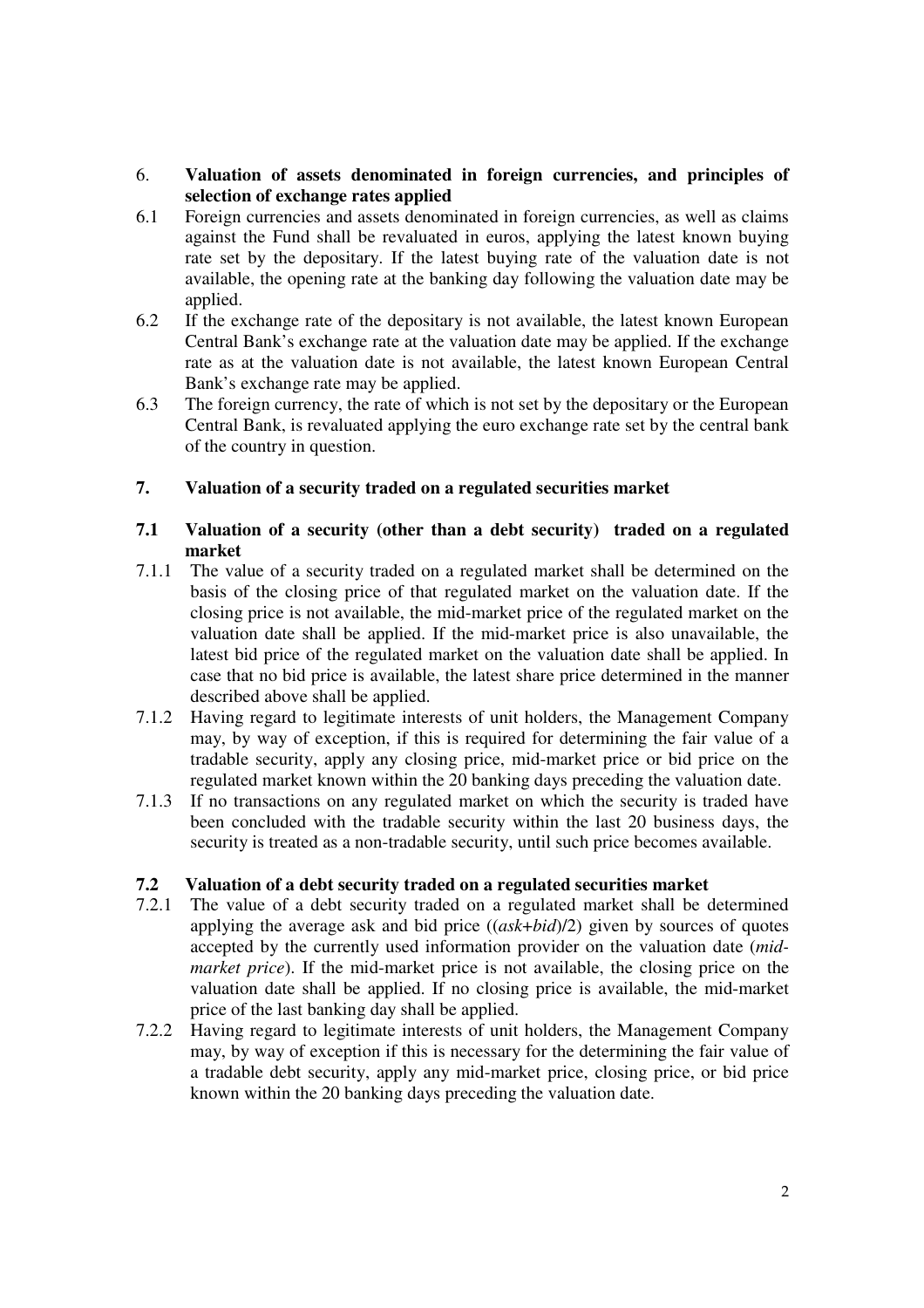- 7.2.3 If there are no such quotes, or if in the opinion of the Management Company they do not reflect the actual value of the debt security, the price of the debt security may be determined applying an over-the-counter bid price, the depreciated cost or any other fair value. By way of exception, having regard to legitimate interests of Fund's unit holders, the Management Company may apply the depreciated cost model to valuating a tradable debt security even if the debt security was originally acquired with the intent to hold it to maturity. If the depreciated cost model or other fair value is applied, the Management Company shall be governed, above all, by the valuation models set out by the International Financial Reporting Standards (hereinafter: *"IFRS").*
- 7.2.4 If the price referred to in clause 6.2.3 is applied, such price shall be compared against the mid-market price of the debt security in question on a regulated securities market at least once a month, and shall be adjusted, if the variance is in excess of 0.5%, and if in the Management Company's opinion the mid-market price on the regulated market reflects the fair value of the debt security better.
- 7.2.5 In cases set out in clause 6.2.3 the Management Company shall document the valuation decision and the valuation principle, and shall provide arguments in their support, describing the way how the Management Company arrived at such asset value.
- **6.3. Principles of selecting the regulated markets the prices whereof serve as the basis for valuation of tradable securities**
- 6.3.1. If a security is tradable on several regulated securities markets, the prices effective at the regulated market of the issuer's country of location shall be given priority.
- 6.3.2. If the security is not traded on the regulated market of the issuer's country of location, if this market is not sufficiently active, or if the required price is not available, the price effective on another regulated market shall be applied. The main criterion for selecting the regulated market is the liquidity of the respective security on the given securities market.

### **7. Valuation of securities not traded on a regulated market**

- 7.1. Valuation of a security, which is not traded on a regulated market, takes place, above all, by applying the valuation models set out by IFRS. Fair value is the probable selling price of the security, which shall be determined prudently, in good faith and bearing in mind the best interests of unit holders and at which independent and experienced parties would agree to conclude a transaction.
- 7.2. In consideration of the provisions set out in subsection 7.1, the value of a nontradable security shall be determined on the basis of the price of a market-maker.
- 7.3. In consideration of the provisions set out in subsection 7.1, the price of a nontradable security may be determined applying the yield curve model, based on the yield curve matching the maturity and currency of the debt security, adjusted by the risk margin of the reference group, which corresponds to the risk of the issuer of the debt security.
- 7.4. By way of exception, having regard to legitimate interests of Fund's unit holders, the Management Company may apply the depreciated cost model to valuating a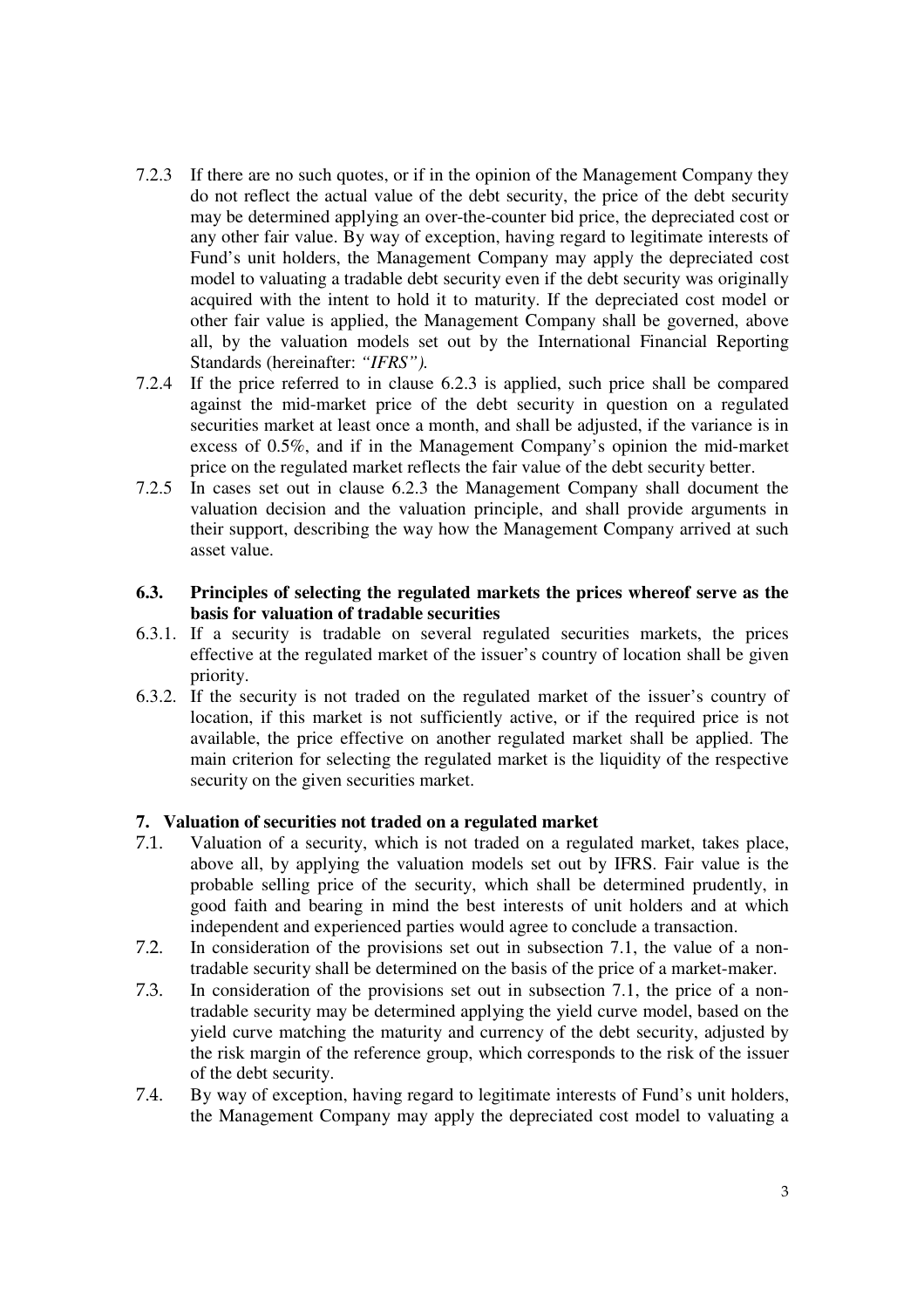non-tradable debt security even if the debt security was originally acquired with the intent to hold it to maturity.

7.5. If the fair value of a security cannot be determined applying the above described models, or if in the Management Company's opinion it does not represent the fair value, the Management Company shall determine the fair value by its decision. Such decision shall be documented, along with the arguments underpinning the same, showing how such value of the security was arrived at.

### 8. **Valuation of a share or a unit of an investment fund**

- 8.1. The value of a share of a unit of an investment fund traded on a regulated market shall be determined in accordance with Section 6.
- 8.2. The value of a unit of a common fund not traded on a regulated market shall be determined on the basis of the latest known redemption or repurchasing price or, if such price is unavailable, on the basis of the net asset value of the fund.
- 8.3. The value of a share of a fund founded as a public limited company, not traded on a regulated market, shall be determined in accordance with Section 7.

#### 9. **Valuation of derivative instruments**

- 9.1. The value of a derivative instrument traded on a regulated market shall be determined in accordance with Section 6.
- 9.2. The value of a currency forward and currency swap shall be determined on the basis of the spot rate and forward points, interpolated to the respective term.
- 9.3. The value of options non-tradable on a regulated market shall be determined applying the Black&Scholes model, whereas the inputs required for calculation shall be established by the Management Company.

### 10. **Valuation of repurchase and reverse repurchase transactions**

- 10.1. The value of a repurchase transaction is the transaction value of the securities constituting the underlying assets of the transaction, less the periodised difference between the repurchase and selling price of these securities.
- 10.2. The value of a reverse repurchase transaction is the lower of the following amounts:
	- the purchasing price of the securities constituting the underlying asset of the transaction, plus the periodised difference between the sellback and purchase price of these securities;
	- the value of the securities, constituting the underlying assets of the transaction.

#### 11. **Valuation of structured notes and deposits**

11.1. To determine the value of a structured note or a deposit such note or deposit shall be divided into individual components (e.g. the deposit plus the option). The value of each component shall be determined in accordance with the Procedure. In order to determine the aggregate value of a structured note or deposit, the individual components are added up.

### 12. **Valuation of immovable**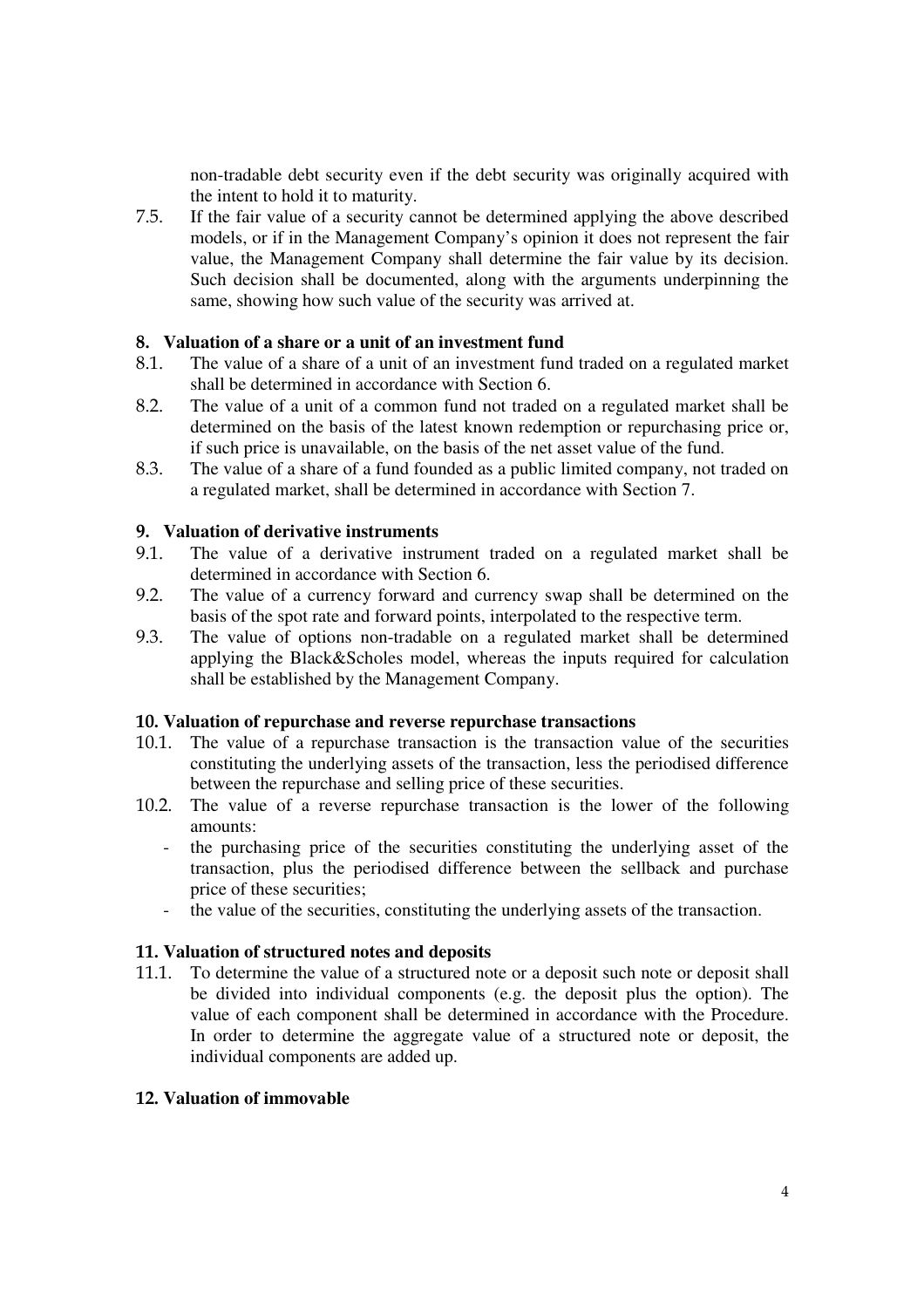- 12.1. The value of an immovable shall be determined on the basis of its market value or, if not available, on the basis of another fair value, taking into consideration the provisions of the Fund Rules.
- 12.2. If in the opinion of the Management Company there is reason to assume that the fair value of an immovable has changed considerably vis-à-vis the latest independent valuation result, new valuation shall be commissioned from an independent appraiser.

#### 13. **Valuation of other assets**

- 13.1. Revenue calculated on the accrual basis, but not yet received shall be summarised under accrued income and prepaid expenses, including interest receivables and receivables similar to interest, dividend receivables and other accrued income and prepaid expenses.
- 13.2. In order to determine the market value of any other receivables, such receivables shall be valuated at the amount expected to be collected.
- 13.3. The value of any other assets not specified in this Procedure shall be their fair value. If this is not possible or appropriate, it is also permissible to apply other generally recognised models, above all the valuation models prescribed by IFRS.

### **DETERMINING THE NET ASSET VALUE OF THE FUND AND THE NET VALUE OF A UNIT**

- 14. The net asset value of the Fund shall be determined on the basis of the value of the Fund's assets, less the liabilities of the Fund. Above all, the value of the Fund's assets shall be determined on the basis of the market value of the Fund's assets. If the market value cannot be established, the Fund's asset value shall be established applying another fair value model, in accordance with the Procedure.
- 15. The net value of a unit of a Fund is calculated by dividing the Fund's net value by the number of units issued and not redeemed as at the time of valuation. If the Fund has several classes of units, the total net asset value of such unit class shall be determined by subtracting such class' share of the liabilities of the Fund from that class' share of the securities and other rights of the Fund's assets. The net asset value of a unit shall be determined by dividing that class' total net asset value by that class' number of units issued and not redeemed as at the point of valuation.
- 16. In order to calculate the net asset value of the Fund, the following liabilities shall be subtracted from the value of the Fund's assets:
	- any accrued but unpaid management fees and other accrual-based fees and expenses related to the management of the Fund, including success fees, the more detailed calculation principles of which are set out in the prospectuses and the rules of the Funds;
	- accrued but unpaid depositary's charges;
	- payables owed to unit holders stemming from redemption of units;
	- expenses related to transactions concluded on account of the Fund, and related transfer costs and service charges;
	- liabilities related to payment orders and interbank settlements;
	- loans received from credit institutions and other persons and costs incidental to such loans;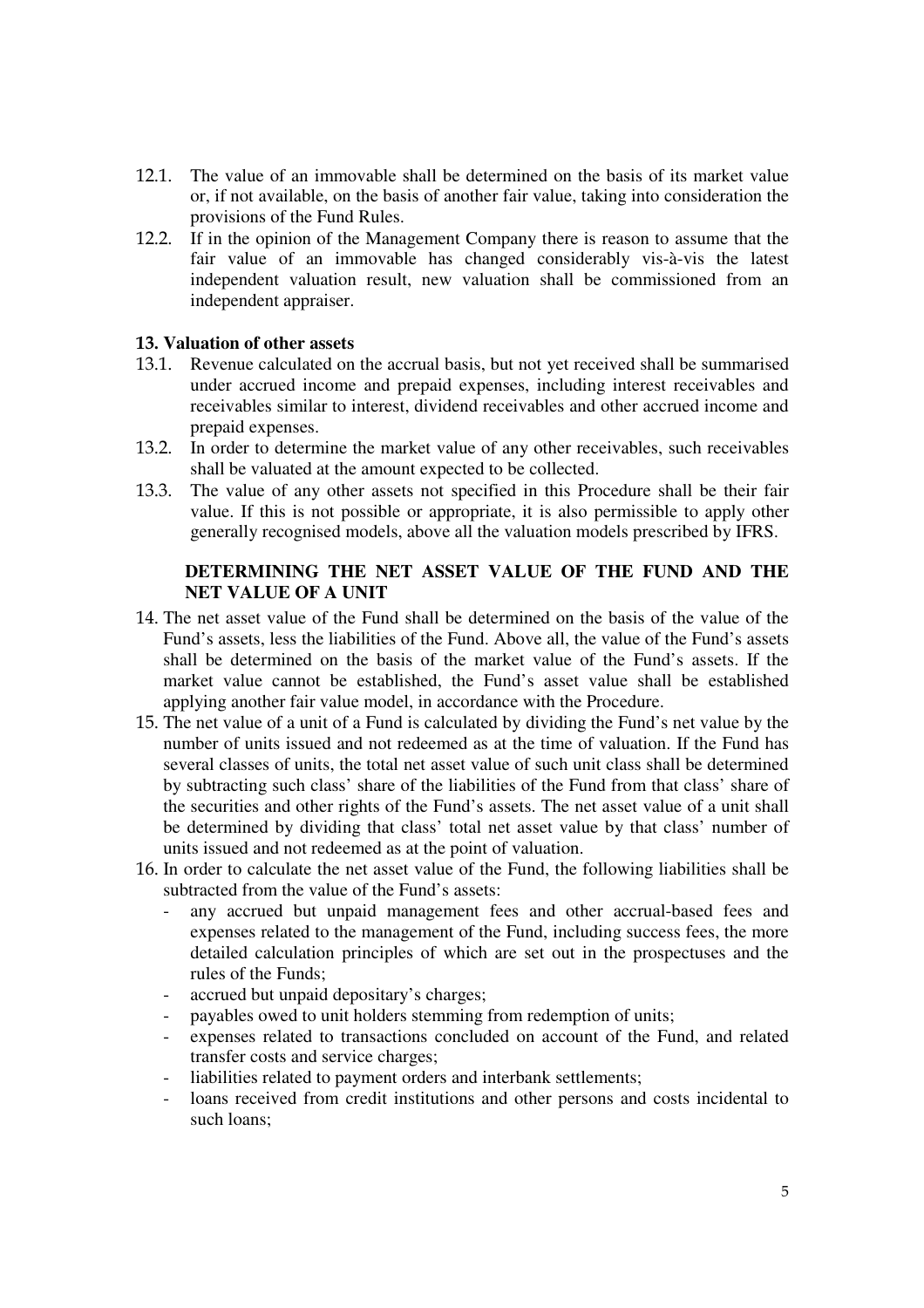- other expenses, including accrued but unpaid expenses, i.a. interest owed and payables similar to interest, and other accrued expenses, as well as prepaid expenses (accrued expenses);
- other claims against the Fund.

# **PROCEDURE FOR CORRECTING MISCALCULATIONS AND ERRORS UPON DETERMINING OF NET ASSET VALUE, AND COMPENSATION FOR DAMAGES**

# 17. **Material error**

- 17.1. Only such miscalculations of the net asset value where the error exceeds the following threshold values of materiality shall be corrected. The materiality threshold of an error depends on the type of the Fund:
	- in case of an equity fund up to  $1\%$  of the net value
	- in case of a bond fund up to  $0.5\%$  of the net value
	- in case of a money market fund up to 0.2% of the net value
	- in case of a mixed fund up to  $0.5\%$  of the net value
- 17.2. If the error falls short of the threshold value set out in subsection 17.1, it shall be deemed immaterial and shall not be corrected. Moreover, any damages stemming from such error shall not be subject to compensation.
- 17.3. If the error exceeds the threshold value set out in subsection 17.1, such error shall be deemed material and shall be subject to correction, in which case any damages stemming from the same shall be compensated pursuant to the Procedure. In addition to single errors exceeding the threshold value, such consecutive uncorrected errors, which individually fall short of the threshold value but, if summarised, would exceed the same, shall also be considered material errors.

### 18. **Correction of mistakes and compensation for damages**

- 18.1. The person who discovers a material error shall promptly notify the management board of the Management Company of the error. Thereafter, the Management Company shall notify the Fund administrator, the depositary, the Financial Supervision Authority and, if applicable, the supervisory authorities in the countries where the Fund's units are publicly offered of the error.
- 18.2. The Fund administrator, in cooperation with the Management Company, shall take the steps to cure the error and compensate for damages:
	- Identifies the impact of the error on different unit holder groups and the Fund (e.g. depending on whether any redemption or subscription has taken place);
	- Recalculates the net asset value of the Fund and the unit as of the date when the material error occurred or became a material error (as a result of summarising consecutive immaterial errors) up to the date when the error was cured. The period from the date of emergence of a material error up to the date when the error is cured, is referred to as 'error period'. If during the error period no units have been issued or redeemed, the incorrect net asset value does not require recalculation, unless the error has affected any fees paid on account of the Fund (e.g. success fee).
	- Establishes the extent of the damage suffered by the Fund and the unit holders;